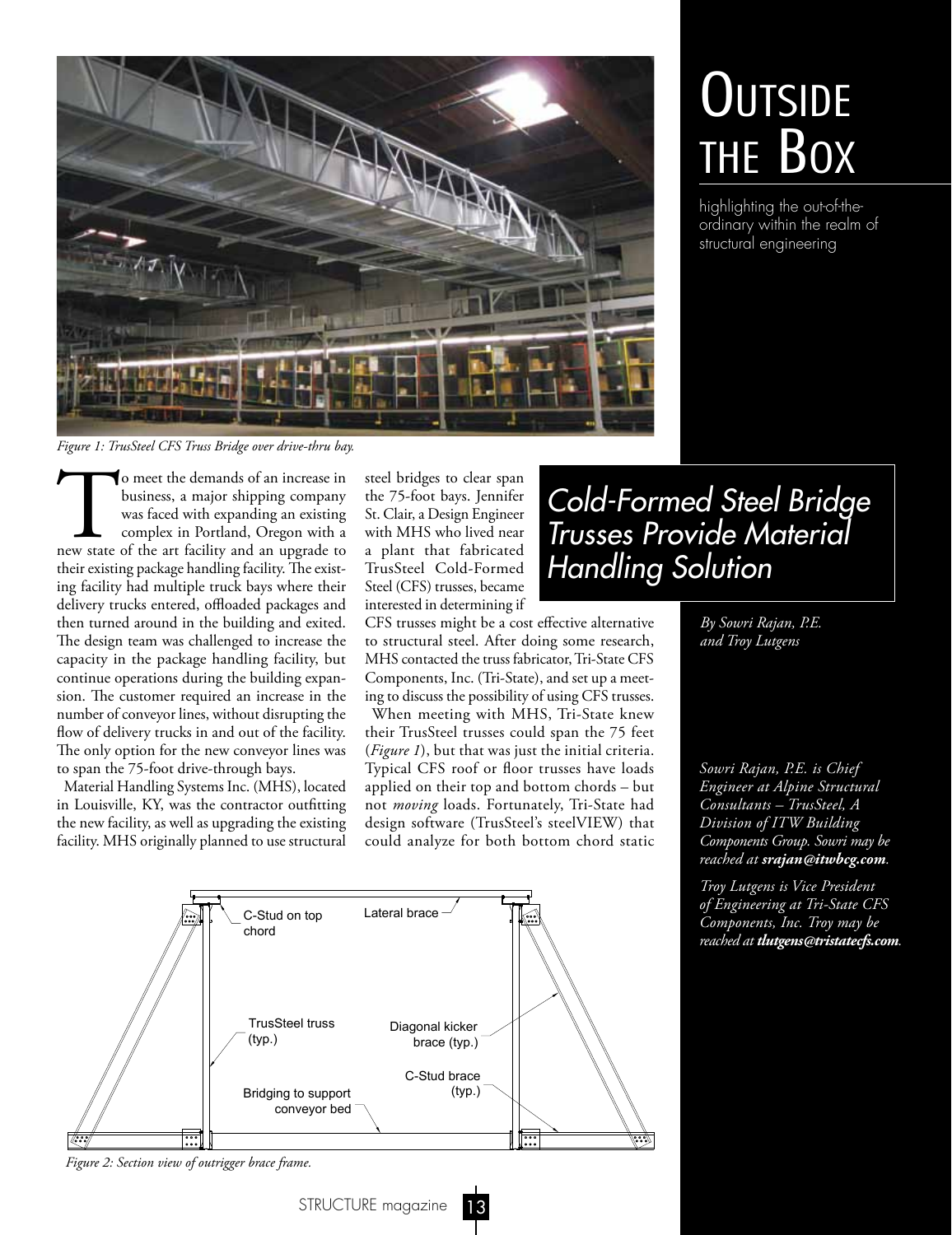

*Figure 3: C-stud along top chord with lateral brace at stud splice.*

loads as well as moving loads that would mimic the movement of packages.

MHS also had several general conveyor confgurations that needed to be met by the truss design: single wide conveyors, double wide conveyors, triple wide conveyors, double stacked conveyors and multiple combinations of some or all of these conveyors. The single wide conveyor was the easiest and most straight forward to design and fabricate. It consisted of two parallel chord fat trusses separated by approximately 5 feet. Bridging between the bottom chords of the two trusses was used to support the 97 mil thick steel



*Figure 4: Double wide conveyor with lateral braces.*

plate conveyor bed. The challenge was to brace the top chord of the trusses.

In a traditional truss application, a structural deck or other diaphragm system is used to brace the top chords, but that was not an option in this case. Alpine Structural Consultants (ASC) was added to the design team to develop an efficient bracing method. The first design concept used lateral brace members at certain intervals and diagonal brace members between each lateral brace,

creating a zig-zag confguration when viewed from above. However, the design team wanted to minimize the number of brace members crossing the conveyor to reduce the obstacles for maintenance workers; therefore, the lateral-diagonal brace concept was abandoned.

ASC then developed an innovative solution using outrigger brace frames at each lateral brace location to laterally brace the top chord of trusses (*Figure 2, page 13*). The outrigger brace frame consisted of a diagonal kicker